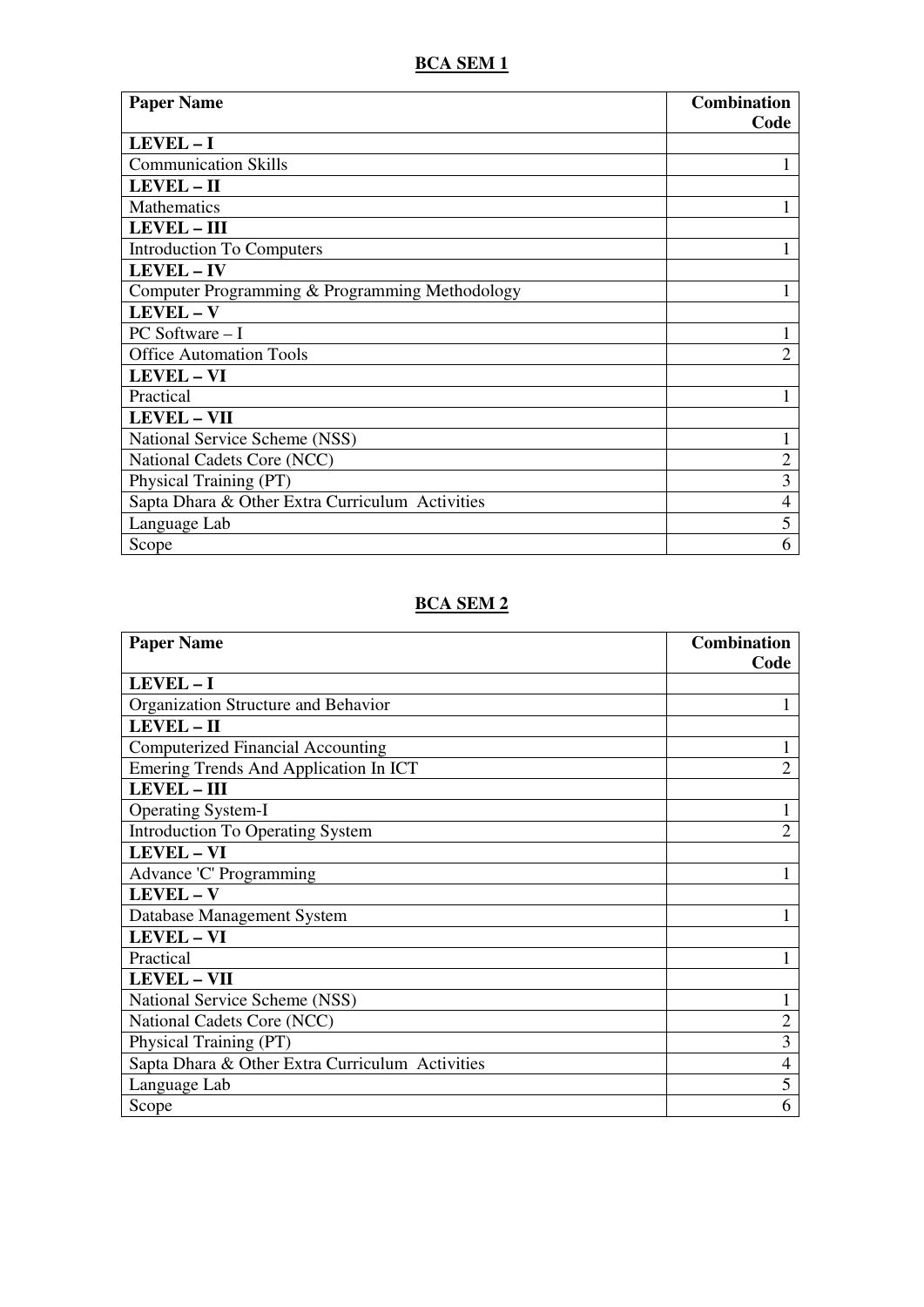# **BCA SEM 3**

| <b>Paper Name</b>                               | <b>Combination</b> |
|-------------------------------------------------|--------------------|
|                                                 | Code               |
| <b>LEVEL - I</b>                                |                    |
| <b>Statistical Methods</b>                      |                    |
| LEVEL - II                                      |                    |
| Software Engineering $-I$                       |                    |
| <b>LEVEL - III</b>                              |                    |
| Relational Database Management System           |                    |
| <b>LEVEL-IV</b>                                 |                    |
| Data Structures                                 |                    |
| LEVEL - V                                       |                    |
| <b>Object Oriented Programming</b>              |                    |
| <b>LEVEL - VI</b>                               |                    |
| Practical                                       |                    |
| <b>LEVEL - VII</b>                              |                    |
| National Service Scheme (NSS)                   |                    |
| National Cadets Core (NCC)                      | $\overline{c}$     |
| Physical Training (PT)                          | 3                  |
| Sapta Dhara & Other Extra Curriculum Activities | 4                  |
| Language Lab                                    | 5                  |
| Scope                                           | 6                  |

# **BCA SEM 4**

| <b>Paper Name</b>                               | <b>Combination</b> |
|-------------------------------------------------|--------------------|
|                                                 | Code               |
| LEVEL-I                                         |                    |
| <b>Information Systems</b>                      |                    |
| LEVEL - II                                      |                    |
| Software Engineering – II                       |                    |
| <b>LEVEL - III</b>                              |                    |
| Java Programming Language                       |                    |
| <b>LEVEL - VI</b>                               |                    |
| .Net Programming                                |                    |
| LEVEL - V                                       |                    |
| Web Designing                                   |                    |
| <b>LEVEL - VI</b>                               |                    |
| Practical                                       |                    |
| <b>LEVEL - VII</b>                              |                    |
| National Service Scheme (NSS)                   |                    |
| National Cadets Core (NCC)                      | $\overline{2}$     |
| Physical Training (PT)                          | 3                  |
| Sapta Dhara & Other Extra Curriculum Activities | $\overline{4}$     |
| Language Lab                                    | 5                  |
| Scope                                           | 6                  |